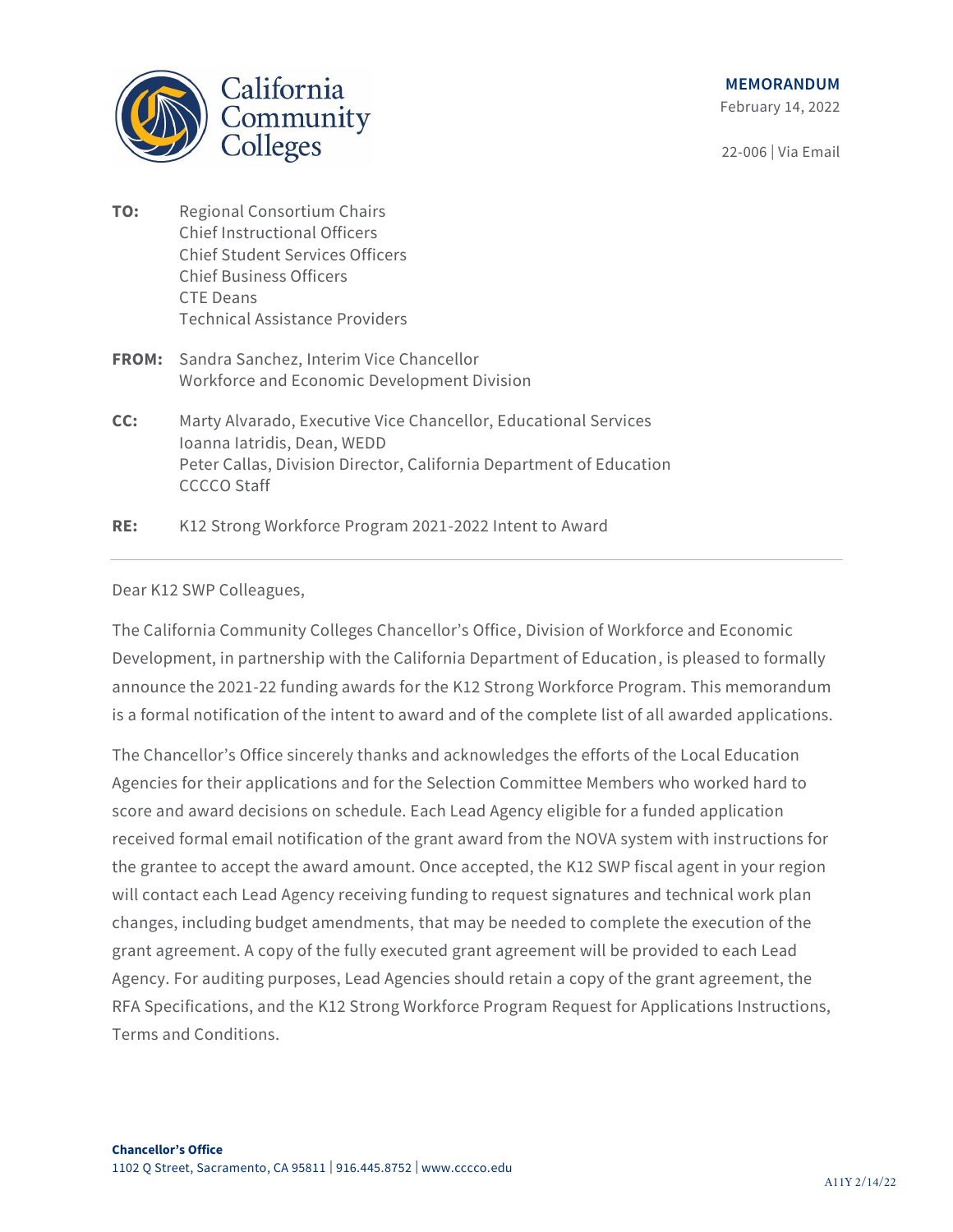Should your organization be listed as a grant recipient below, but did not receive an email notification, please contact the Regional Consortium Chair for the region in which you applied or the K12 SWP helpdesk at [K12SWP@cccco.edu.](mailto:K12SWP@cccco.edu)

| No.            | <b>Application</b><br><b>Region</b> | <b>Agency Name</b>                     | <b>Pathway Improvement Title</b>                                                                      | Award<br><b>Amount</b> |
|----------------|-------------------------------------|----------------------------------------|-------------------------------------------------------------------------------------------------------|------------------------|
| $\mathbf{1}$   | Bay Area                            | Alameda Co. Office of<br>Education     | Arts Media & Entertainment                                                                            | \$1,000,000            |
| $\overline{2}$ | Bay Area                            | Alameda Co. Office of<br>Education     | Education, Child Development, &<br><b>Family Services</b>                                             | \$500,000              |
| 3              | Bay Area                            | Alameda Co. Office of<br>Education     | Engineering & Design                                                                                  | \$500,000              |
| 4              | Bay Area                            | <b>Berkeley Unified</b>                | Diversifying the STEM Career<br>Pipeline - Middle to High School<br><b>STEM Pathways</b>              | \$971,360              |
| 5              | Bay Area                            | <b>Berkeley Unified</b>                | Middle to High School Public and<br><b>Community Health Pathway</b>                                   | \$1,000,000            |
| 6              | Bay Area                            | Contra Costa County<br><b>ROP</b>      | Expanding Health Sciences and<br>Medical Technology Pathways to<br>Strengthen Equity                  | \$1,000,000            |
| $\overline{1}$ | Bay Area                            | Contra Costa County<br><b>ROP</b>      | Expanding ICT, Engineering, and<br>ADV Manufacturing Pathways to<br>Strengthen Equity                 | \$1,000,000            |
| 8              | Bay Area                            | Contra Costa County<br><b>ROP</b>      | <b>Expanding Learning Opportunities</b><br>and Pathway Development to<br>Strengthen Equitable Access  | \$1,000,000            |
| 9              | Bay Area                            | East Side Union High                   | East Side Career Pathways - Post<br>Pandemic                                                          | \$1,950,000            |
| 10             | Bay Area                            | Eden Area ROP                          | Pandemic: Efficiency and Access =<br><b>CTE Equity (PEACE)</b>                                        | \$1,957,822            |
| 11             | Bay Area                            | Fremont Union High                     | <b>CTE Early College</b>                                                                              | \$59,843               |
| 12             | Bay Area                            | Griffin Academy High                   | Implementing a Computer Support<br><b>Technician Pathway</b>                                          | \$337,588              |
| 13             | Bay Area                            | <b>Healdsburg Unified</b>              | Healdsburg Culinary & Hospitality<br>Enrichment                                                       | \$72,500               |
| 14             | Bay Area                            | Leadership Public<br>Schools: Richmond | Guided Pathway Programming for<br>Leadership Public Schools (LPS<br>Oakland & Richmond)               | \$975,024              |
| 15             | Bay Area                            | Life Learning Academy<br>Charter       | Increasing equity and access to<br>Community Health and Hospitality<br>& Tourism Management pathways  | \$249,396              |
| 16             | Bay Area                            | Life Learning Academy<br>Charter       | Increasing equity and access to<br><b>Construction Management and</b><br>Carpentry Pathways           | \$219,710              |
| 17             | Bay Area                            | Lighthouse Community<br>Charter High   | Addressing College Persistence and<br>Income Inequity: Developing<br>Innovators and Entrepreneurs (1) | \$499,950              |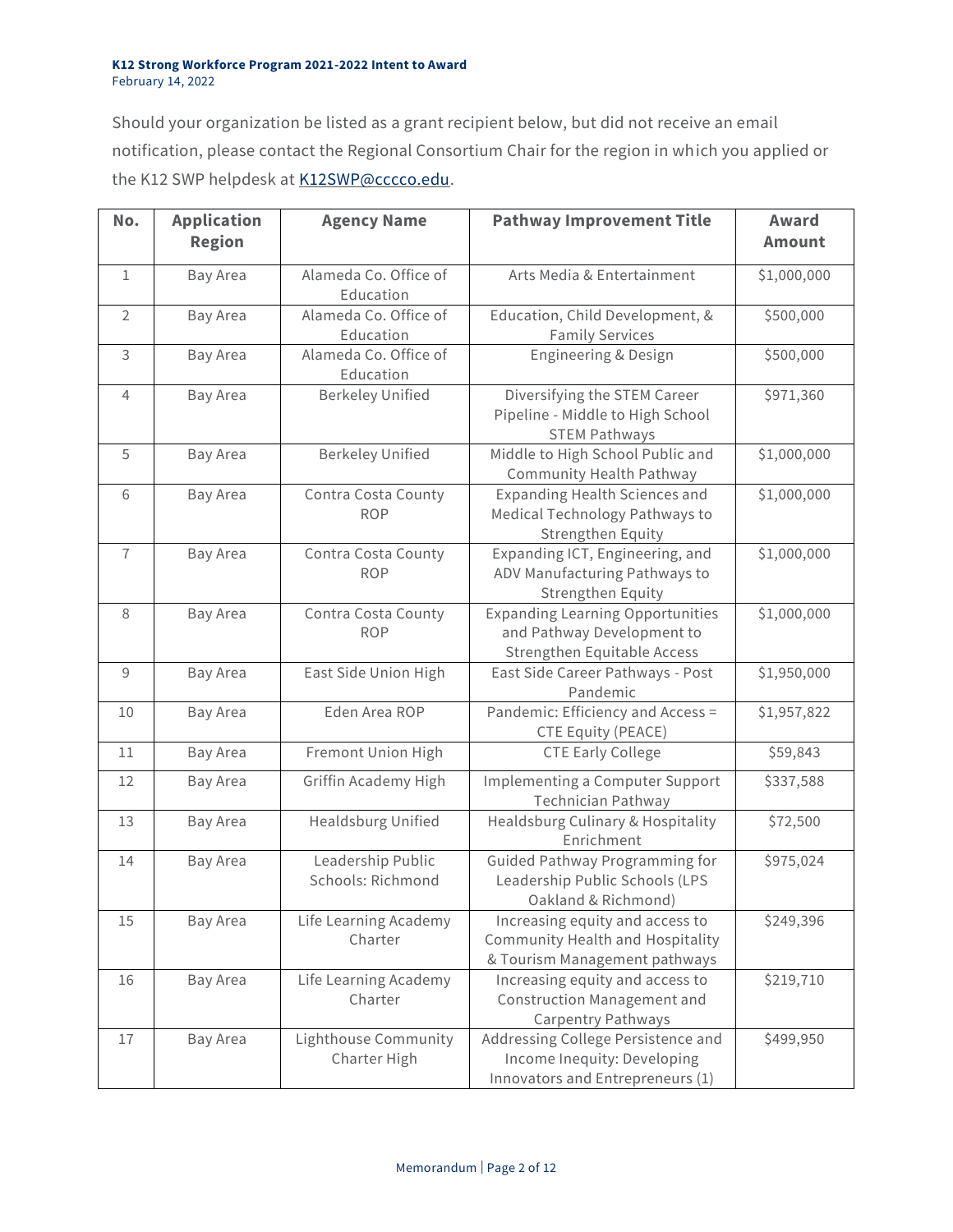| No. | <b>Application</b><br><b>Region</b> | <b>Agency Name</b>                                    | <b>Pathway Improvement Title</b>                                                                                                                         | Award<br><b>Amount</b> |
|-----|-------------------------------------|-------------------------------------------------------|----------------------------------------------------------------------------------------------------------------------------------------------------------|------------------------|
| 18  | Bay Area                            | Lodestar: A Lighthouse<br>Community Charter<br>Public | Addressing College Persistence and<br>Income Inequity: Developing<br>Innovators and Entrepreneurs (2)                                                    | \$249,750              |
| 19  | <b>Bay Area</b>                     | Marin County ROP                                      | Marin County Career Technical<br><b>Education and Innovation</b><br>Collaborative - Round 4                                                              | \$1,250,742            |
| 20  | Bay Area                            | Metro Ed                                              | Bridging the Gap: Student-centered<br>guided pathways with dual<br>enrollment for underrepresented<br>populations                                        | \$939,140              |
| 21  | Bay Area                            | Milpitas Unified                                      | College and Career Readiness,<br>Support, and Expansion                                                                                                  | \$500,000              |
| 22  | Bay Area                            | Mission Valley ROCP                                   | ADAS and 21st Century Automotive<br>Solutions                                                                                                            | \$533,908              |
| 23  | Bay Area                            | <b>Mission Valley ROCP</b>                            | <b>Health Science and Medical</b><br>Technology                                                                                                          | \$234,484              |
| 24  | Bay Area                            | Mission Valley ROCP                                   | High Tech Metal Fabrication<br><b>Certification Program</b>                                                                                              | \$342,451              |
| 25  | Bay Area                            | Monterey Co. Office of<br>Education                   | MCOE Business, Marketing, AME<br>and Transportation Effectiveness<br>Plan                                                                                | \$496,440              |
| 26  | Bay Area                            | Mt. Diablo Unified                                    | <b>Drone Certification Program</b>                                                                                                                       | \$95,602               |
| 27  | Bay Area                            | Napa County ROP                                       | Addressing Equity and Access to<br>College Credit through Dual<br><b>Enrollment and Work Experience</b>                                                  | \$879,477              |
| 28  | Bay Area                            | Oakland Unified                                       | Pathways to Prosperity: Curriculum<br>& Instruction/Work-Based Learning                                                                                  | \$1,843,322            |
| 29  | Bay Area                            | Oakland Unified                                       | Pathways to Prosperity:<br><b>Postsecondary Transitions</b>                                                                                              | \$1,613,222            |
| 30  | Bay Area                            | San Benito High                                       | Expanding Equity, Articulation, and<br>Equal Access - Agriculture and<br>Natural Resources                                                               | \$372,000              |
| 31  | Bay Area                            | San Francisco Unified                                 | <b>SFUSD Technology Jobs</b>                                                                                                                             | \$1,000,000            |
| 32  | Bay Area                            | San Mateo Co. Office of<br>Education                  | Radically Reimagining Pathways to<br>Opportunities for Historically<br>Marginalized Communities in SMC                                                   | \$2,000,000            |
| 33  | Bay Area                            | Santa Clara Co. Office of<br>Education                | Growing Diverse, Equitable High<br>Quality CTE Pathways & WBL With a<br>Focus on Underrepresented<br>Students                                            | \$1,710,456            |
| 34  | Bay Area                            | Santa Cruz City High                                  | Expanding and Articulating our<br>Sustainable Agriculture Pathway                                                                                        | \$206,420              |
| 35  | Bay Area                            | Santa Cruz County ROP                                 | <b>Upscaling Santa Cruz County's</b><br>Information, Communication and<br>Technology (ICT) Pathways:<br>Creating the next generation of<br>IT/CS Careers | \$639,459              |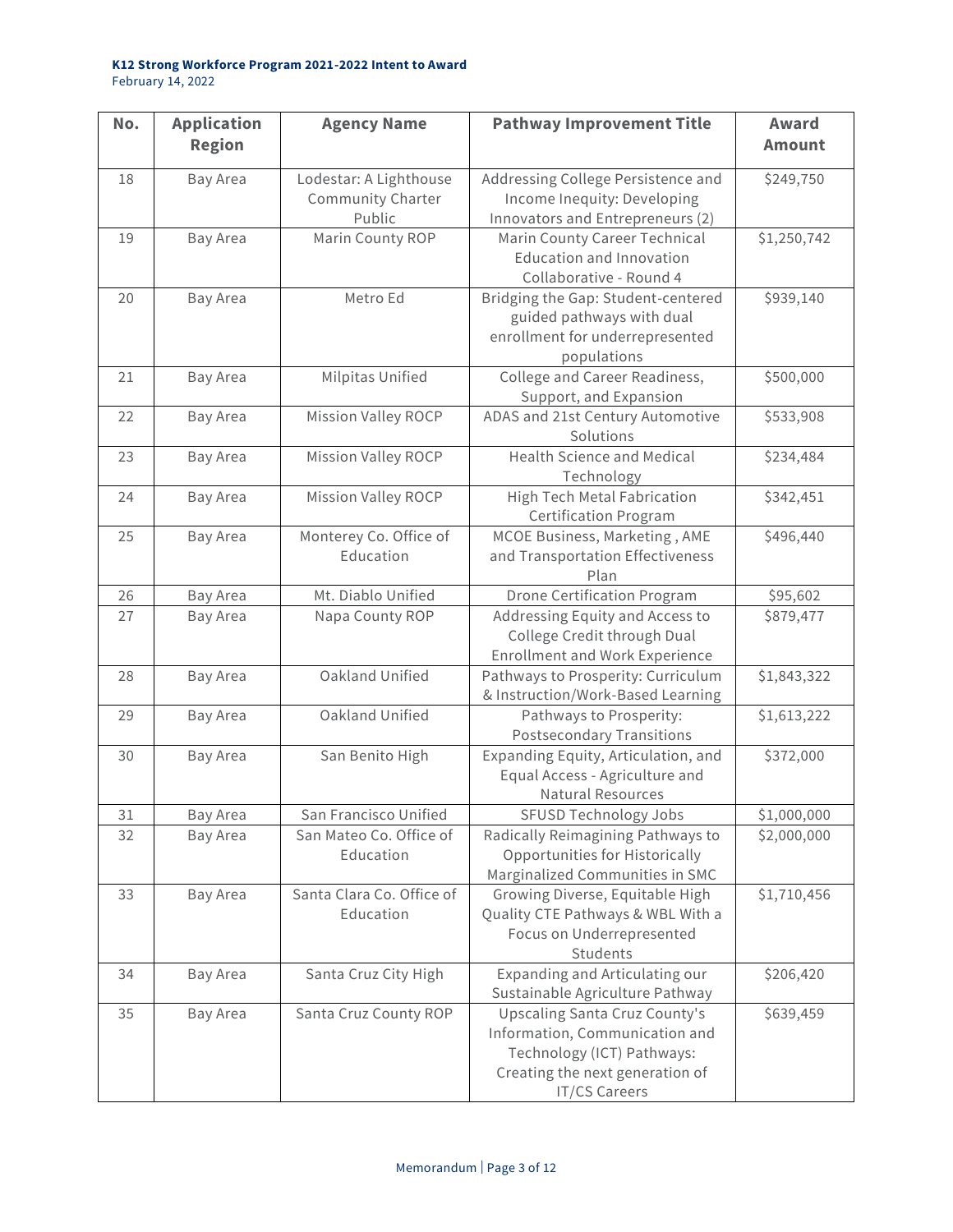| No. | <b>Application</b><br><b>Region</b> | <b>Agency Name</b>                | <b>Pathway Improvement Title</b>                                                                             | Award<br><b>Amount</b> |
|-----|-------------------------------------|-----------------------------------|--------------------------------------------------------------------------------------------------------------|------------------------|
| 36  | Bay Area                            | Sequoia Union High                | Building The Foundation and<br>Infrastructure for Internships                                                | \$495,358              |
| 37  | Bay Area                            | Solano Co. Office of<br>Education | Expanding the Solano County Work-<br><b>Based Learning Continuum to</b><br>strengthen K-14 CTE pathways      | \$633,977              |
| 38  | Bay Area                            | Sonoma Valley Unified             | CTE Equipment upgrade for Dual<br><b>Enrollment capability</b>                                               | \$125,464              |
| 39  | Bay Area                            | Tri-Valley ROP                    | Building Capacity through Work-<br>Based Learning, Advisory Boards,<br>and Externships                       | \$679,968              |
| 40  | Bay Area                            | Tri-Valley ROP                    | Summer Camps Provide College and<br><b>Career Preparation for All</b>                                        | \$529,899              |
| 41  | Bay Area                            | Windsor Unified                   | Welding and Materials Joining:<br>NextGen Welding                                                            | \$160,710              |
| 42  | Central/<br>Mother Lode             | Amador County ROP                 | Amador ROP-Career and College<br>Readiness Continuum Phase 2                                                 | \$1,000,000            |
| 43  | Central/<br>Mother Lode             | Amador County ROP                 | Amador ROP-Classroom to Career<br>Initiative - Phase 2                                                       | \$1,000,000            |
| 44  | Central/<br>Mother Lode             | Calaveras Unified                 | Strengthening and Aligning CTE<br>Pathways for College and Career<br>Readiness                               | \$452,530              |
| 45  | Central/<br>Mother Lode             | Chawanakee Unified                | Growing Agriculture Pathways at<br>Chawanakee Unified                                                        | \$668,630              |
| 46  | Central/<br>Mother Lode             | Coalinga-Huron Unified            | Culinary Arts: Catering to the 21st<br>Century                                                               | \$234,846              |
| 47  | Central/<br>Mother Lode             | Fresno Unified                    | Bridging Equity and Access for<br>Disproportionately Impacted<br><b>Students in CTE Pathways</b>             | \$2,000,000            |
| 48  | Central/<br>Mother Lode             | <b>Golden Plains Unified</b>      | <b>Improving Health Careers</b>                                                                              | \$1,337,334            |
| 49  | Central/<br>Mother Lode             | Kern Co. Office of<br>Education   | Creating Equity for Kern's Rural<br><b>Students With Systems of Support</b><br>for CTE Pathways and Staffing | \$617,110              |
| 50  | Central/<br>Mother Lode             | Kern Co. Office of<br>Education   | Expanding Industrial Arts via Trades<br>Workshops: Construction Skills,<br>Welding/Fabrication, HVAC         | \$466,622              |
| 51  | Central/<br>Mother Lode             | Kern High                         | <b>CTE Early College Industrial</b><br>Automation Pathway for Rural<br>Communities                           | \$1,598,072            |
| 52  | Central/<br>Mother Lode             | Manteca Unified                   | Manteca USD Logistics Pathway                                                                                | \$360,250              |
| 53  | Central/<br>Mother Lode             | Merced County ROP                 | Public Safety Pathway to Success<br>(PSPS)                                                                   | \$327,862              |
| 54  | Central/<br>Mother Lode             | Merced Union High                 | Merced Union High School District<br>Ornamental Horticulture Workforce<br>Pathway Project                    | \$1,000,000            |
| 55  | Central/<br>Mother Lode             | Patterson Joint Unified           | Patterson CTE Collaboration and<br>Pathway Improvement                                                       | \$211,025              |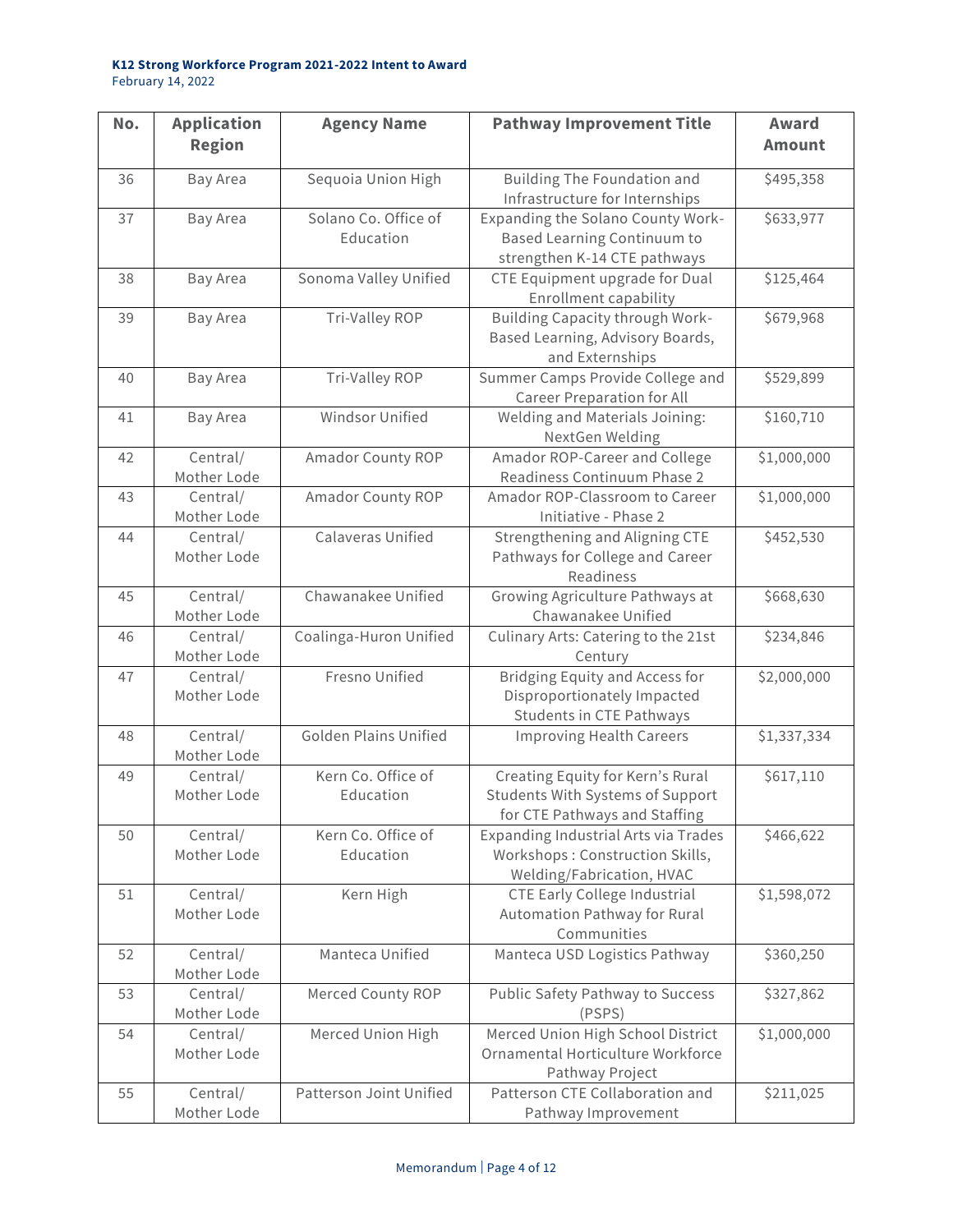| No. | <b>Application</b><br><b>Region</b> | <b>Agency Name</b>                          | <b>Pathway Improvement Title</b>                                                                      | Award<br><b>Amount</b> |
|-----|-------------------------------------|---------------------------------------------|-------------------------------------------------------------------------------------------------------|------------------------|
| 56  | Central/<br>Mother Lode             | Ripon Unified                               | Agriculture Exploration and Work<br><b>Base Learning</b>                                              | \$135,000              |
| 57  | Central/<br>Mother Lode             | Sanger Unified                              | Raising Equitable Advancement to<br>Careers in Healthcare at Sanger<br>(REACH@Sanger) Project         | \$558,200              |
| 58  | Central/<br>Mother Lode             | <b>Stockton Unified</b>                     | Franklin High Auto Body Repair<br>Shop                                                                | \$672,500              |
| 59  | Central/<br>Mother Lode             | Taft Union High                             | Creating Educators through<br>Education                                                               | \$239,383              |
| 60  | Central/<br>Mother Lode             | Tulare Co. Office of<br>Education           | <b>Expanding Meaningful Career</b><br>Exploration for Grades 7-14:<br>Connecting Students to Industry | \$2,000,000            |
| 61  | Central/<br>Mother Lode             | Valley ROP                                  | Middle Is The New High                                                                                | \$1,328,669            |
| 62  | Central/<br>Mother Lode             | Valley ROP                                  | Next Level Welding & Materials<br>Joining                                                             | \$1,060,185            |
| 63  | Central/<br>Mother Lode             | <b>Waterford Unified</b>                    | Agriculture Pathway and Career<br><b>Navigation Consortium</b>                                        | \$247,615              |
| 64  | Inland Empire/<br>Desert            | <b>Baldy View ROP</b>                       | HQ Pathway Improvements Baldy<br>View ROP JPA                                                         | \$2,000,000            |
| 65  | Inland Empire/<br>Desert            | <b>Beaumont Unified</b>                     | <b>Career Readiness Coordinator</b>                                                                   | \$457,869              |
| 66  | Inland Empire/<br>Desert            | <b>Beaumont Unified</b>                     | Manufacturing / Engineering<br>Pathway Upgrade                                                        | \$1,000,000            |
| 67  | Inland Empire/<br>Desert            | Colton-Redlands-<br>Yucaipa ROP             | Building CTE Bridges from High<br>School to Community College                                         | \$2,000,000            |
| 68  | Inland Empire/<br>Desert            | Corona-Norco Unified                        | <b>CNUSD: Building &amp; Enhancing</b><br>Intersegmental Partnerships                                 | \$2,000,000            |
| 69  | Inland Empire/<br>Desert            | Gateway College and<br>Career Academy       | Do Two! CTE Certificates to Improve<br><b>College Transition for At-Promise</b><br>Youth              | \$89,236               |
| 70  | Inland Empire/<br>Desert            | <b>Hemet Unified</b>                        | Student Run Enterprise at Tahquitz<br>High School                                                     | \$399,752              |
| 71  | Inland Empire/<br>Desert            | <b>Hemet Unified</b>                        | Enriching and expanding work<br>based learning linking students to<br>in-demand careers and college   | \$1,000,000            |
| 72  | Inland Empire/<br>Desert            | Provisional Accelerated<br>Learning Academy | High School Youth pre-<br>apprenticeship to college<br>apprenticeship Pathway Expansion<br>Pilot      | \$163,375              |
| 73  | Inland Empire/<br>Desert            | <b>River Springs Charter</b>                | <b>Work Based Learning Connections</b>                                                                | \$468,065              |
| 74  | Inland Empire/<br>Desert            | Riverside Co. Office of<br>Education        | RCOE Alt Ed College and Career<br>Collaborative Partnership for<br><b>Student Success</b>             | \$372,000              |
| 75  | Inland Empire/<br>Desert            | San Bernardino County<br><b>ROP</b>         | SBConsortium - Building New &<br>Better Pathways 2022                                                 | \$2,000,000            |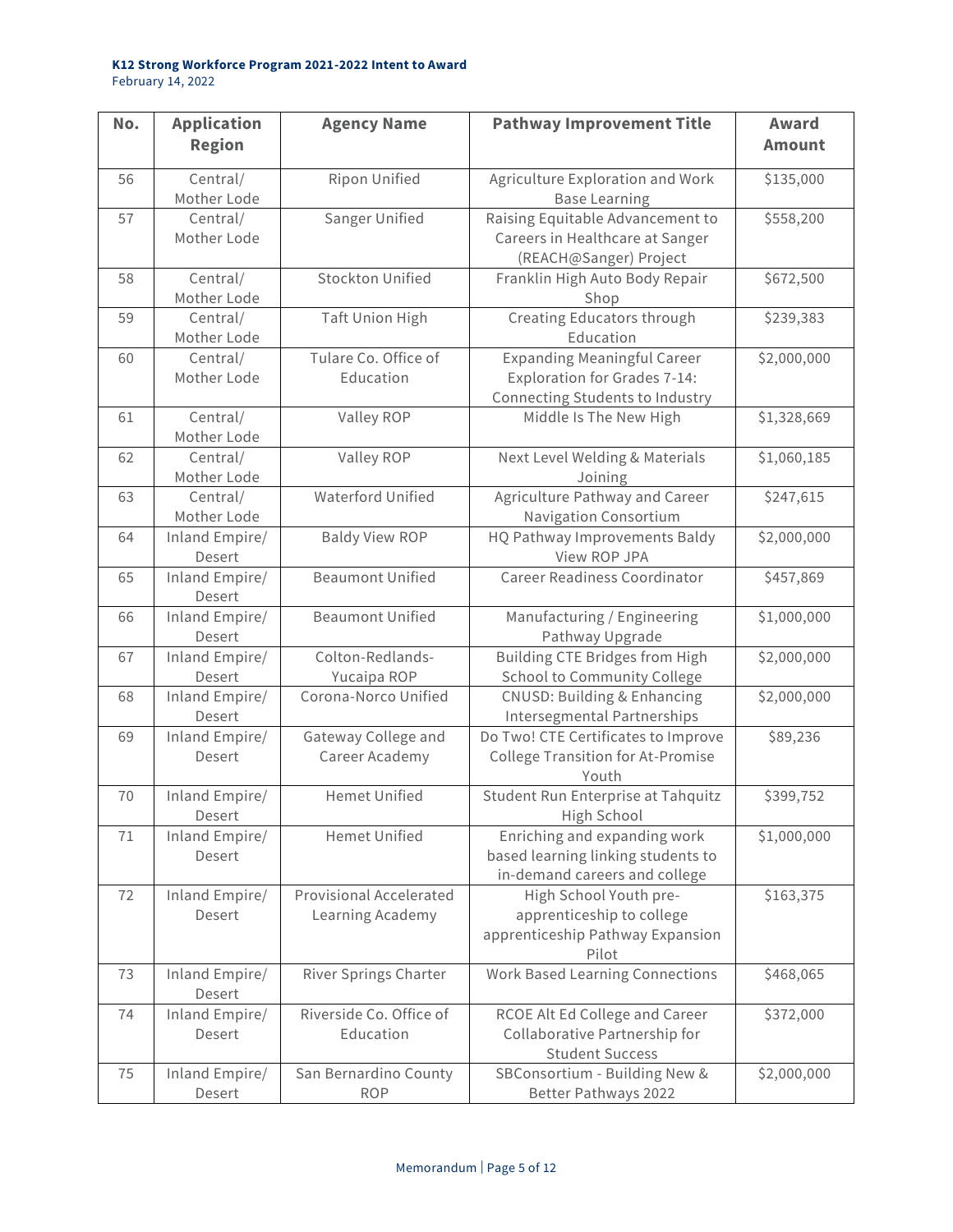| No. | <b>Application</b><br><b>Region</b> | <b>Agency Name</b>                                                     | <b>Pathway Improvement Title</b>                                                                             | Award<br><b>Amount</b> |
|-----|-------------------------------------|------------------------------------------------------------------------|--------------------------------------------------------------------------------------------------------------|------------------------|
| 76  | Inland Empire/<br>Desert            | San Bernardino County<br><b>ROP</b>                                    | MDCP Industry-Standard Access and<br>Simulated Work Based Learning                                           | \$2,000,000            |
| 77  | Inland Empire/<br>Desert            | SIATech                                                                | Equity & Access via Improved<br>College & Career Exploration, New<br>Logistics Pathway                       | \$705,912              |
| 78  | Los Angeles                         | <b>ABC Unified</b>                                                     | <b>ABCUSD Pathway Partnership</b><br>Pipelines to Close the Opportunity<br>Gap                               | \$927,330              |
| 79  | Los Angeles                         | Alain Leroy Locke<br><b>College Preparatory</b><br>Academy             | College and Career Pathways at<br>Locke Academy                                                              | \$916,977              |
| 80  | Los Angeles                         | Azusa Unified                                                          | Foothill Consortium Curriculum &<br>Instruction and Work-Based<br>Learning                                   | \$927,330              |
| 81  | Los Angeles                         | <b>Bassett Unified</b>                                                 | LA-21 Bassett USD: Clearing the<br>Path for College and Career<br>Readiness                                  | \$519,771              |
| 82  | Los Angeles                         | <b>Birmingham Community</b><br>Charter High                            | <b>Enhancing STEM Technology</b><br>Programs through Computer<br>Science, Coding and Robotics<br>Engineering | \$76,660               |
| 83  | Los Angeles                         | <b>Burbank Unified</b>                                                 | LA-22 Burbank USD: CTE Pathway<br>Expansion                                                                  | \$231,833              |
| 84  | Los Angeles                         | <b>Burbank Unified</b>                                                 | LA-22 Burbank USD: Digital Media<br>Expansion                                                                | \$208,649              |
| 85  | Los Angeles                         | California Advancing<br>Pathways for Students in<br>Los Angeles County | <b>BioAnimaker Learning Space</b>                                                                            | \$877,573              |
| 86  | Los Angeles                         | California Advancing<br>Pathways for Students in<br>Los Angeles County | <b>Transforming The World's Energy</b><br>Systems                                                            | \$564,690              |
| 87  | Los Angeles                         | California School of the<br>Arts - San Gabriel Valley                  | <b>CSArts-SGV Enhanced and Expanded</b><br>CTE Pathways for an Evolving Arts<br>Industry                     | \$290,254              |
| 88  | Los Angeles                         | Centinela Valley Union<br>High                                         | <b>CTE Pathway Excellence for Success</b><br>in College, Career, and Life!                                   | \$927,330              |
| 89  | Los Angeles                         | City Charter High                                                      | Love What You Do                                                                                             | \$500,000              |
| 90  | Los Angeles                         | Compton Unified                                                        | Audio Production Pathway: Sound<br>Engineers Straight Outta Compton                                          | \$927,330              |
| 91  | Los Angeles                         | Covina-Valley Unified                                                  | New Medical Assisting Pathway                                                                                | \$157,646              |
| 92  | Los Angeles                         | <b>Culver City Unified</b>                                             | CCUSD's Video Game Design and<br>Systems Lab                                                                 | \$297,673              |
| 93  | Los Angeles                         | Da Vinci<br><b>Communications High</b>                                 | Inclusive Interdisciplinary<br>Involvement with Industry (i4)<br>Project                                     | \$927,330              |
| 94  | Los Angeles                         | Da Vinci Design                                                        | Establishing Sustainable Practice of<br>Entrepreneurial Skills, Strategies,<br>and Operations (ESPRESSO)     | \$496,430              |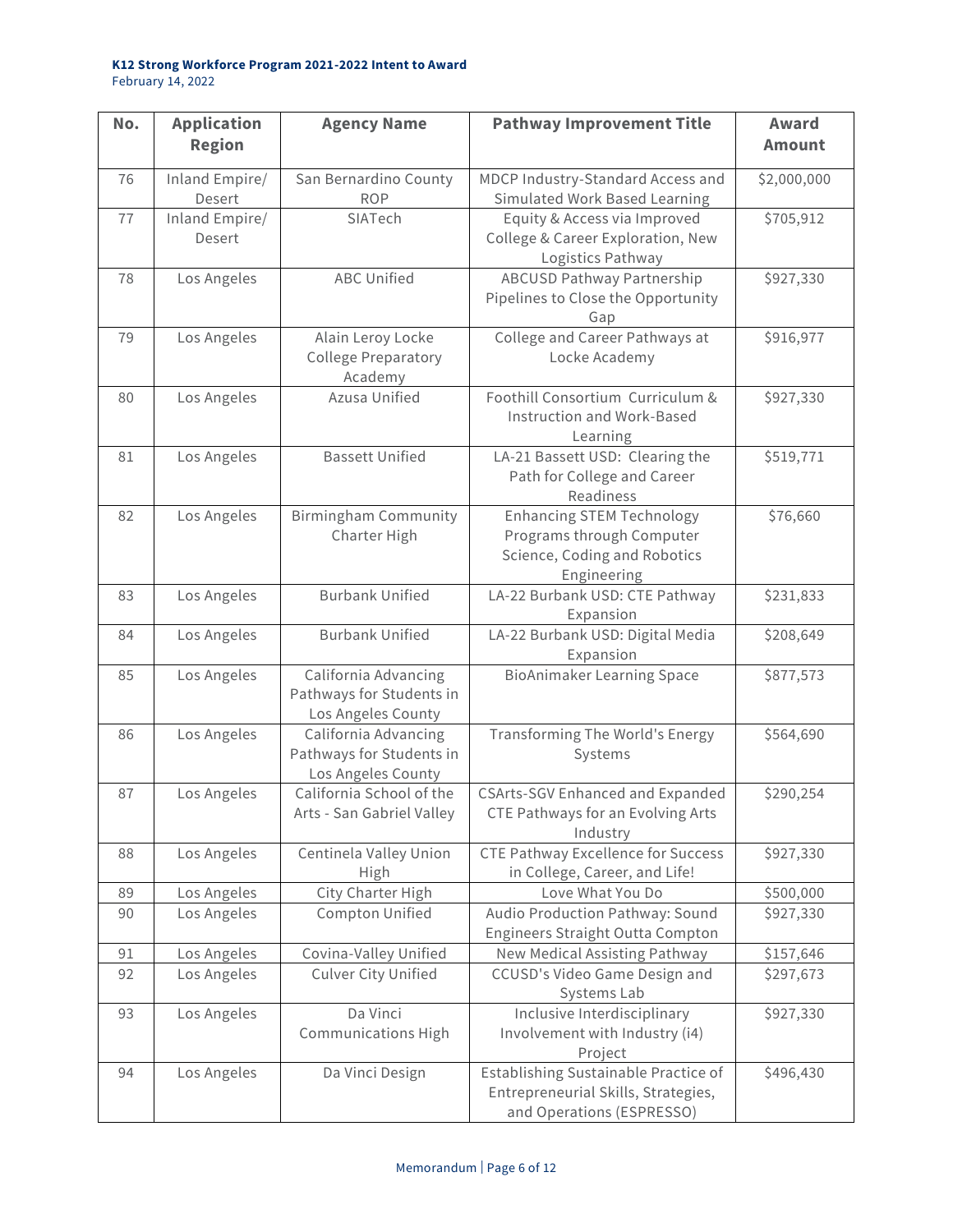| No. | <b>Application</b><br><b>Region</b> | <b>Agency Name</b>                                                | <b>Pathway Improvement Title</b>                                                                              | Award<br><b>Amount</b> |
|-----|-------------------------------------|-------------------------------------------------------------------|---------------------------------------------------------------------------------------------------------------|------------------------|
| 95  | Los Angeles                         | Da Vinci Innovation<br>Academy                                    | <b>Business Connect Project</b>                                                                               | \$250,000              |
| 96  | Los Angeles                         | Downey Unified                                                    | Computer Science WBL:<br>Programming with Game<br>Development                                                 | \$1,664,348            |
| 97  | Los Angeles                         | Downey Unified                                                    | <b>Expanding Advanced Manufacturing</b><br>and Welding Pathways                                               | \$1,841,720            |
| 98  | Los Angeles                         | Downey Unified                                                    | Technologies with Things                                                                                      | \$1,820,774            |
| 99  | Los Angeles                         | El Camino Real Charter<br>High                                    | Developing Strong Pathways for<br>Hospitality and Digital Media<br>Applications                               | \$141,418              |
| 100 | Los Angeles                         | El Monte Union High                                               | Digital Media - Arts, Media &<br>Entertainment                                                                | \$289,603              |
| 101 | Los Angeles                         | <b>Glendale Unified</b>                                           | <b>Expanding CTE for Student Success</b>                                                                      | \$928,118              |
| 102 | Los Angeles                         | Hacienda la Puente<br>Unified                                     | Expanding AME and ICT Pathways to<br>Middle School                                                            | \$521,805              |
| 103 | Los Angeles                         | LA's Promise Charter<br>High #1                                   | Media Arts Career Pathway<br>Connections                                                                      | \$499,528              |
| 104 | Los Angeles                         | Los Angeles Academy of<br>Arts & Enterprise Charter               | Work based learning and alignment<br>of pathways to post secondary<br>education                               | \$92,700               |
| 105 | Los Angeles                         | Los Angeles Co. Office of<br>Education                            | <b>Career Technical Education for</b><br>Youth in Juvenile Justice System                                     | \$182,933              |
| 106 | Los Angeles                         | Los Angeles Unified                                               | LA-22 LAUSD: Strengthening K-14<br>Pathways with Middle School<br>Engagement                                  | \$738,141              |
| 107 | Los Angeles                         | Lynwood Unified                                                   | Pathway Success through High<br>Quality K-14 CTE Transition                                                   | \$415,597              |
| 108 | Los Angeles                         | New Designs Charter                                               | Create Arts & Entertainment<br>Pathway and Robotics Program,<br>Increase Dual Enrollment/CTE<br>participation | \$834,597              |
| 109 | Los Angeles                         | North Valley Military<br>Institute College<br>Preparatory Academy | Strong Workforce                                                                                              | \$500,990              |
| 110 | Los Angeles                         | Norwalk-La Mirada<br>Unified                                      | NLM-Future Ready                                                                                              | \$927,330              |
| 111 | Los Angeles                         | Pasadena Unified                                                  | <b>Using Workforce Readiness</b><br>Opportunities to Engage Students                                          | \$924,652              |
| 112 | Los Angeles                         | Port of Los Angeles High                                          | Port of Los Angeles High School:<br><b>CTE Pathway Improvement</b>                                            | \$462,056              |
| 113 | Los Angeles                         | Rowland Unified                                                   | Refining Career Pathways for all<br>Students                                                                  | \$927,330              |
| 114 | Los Angeles                         | SIATech Academy South                                             | Equity and Access via Improved<br>College and Career Exploration                                              | \$315,115              |
| 115 | Los Angeles                         | <b>Tri-Cities ROP</b>                                             | Building a CTE Workforce Pipeline                                                                             | \$1,286,317            |
| 116 | North/<br>Far North                 | <b>Big Valley Joint Unified</b>                                   | Ag Business Pathway Improvement                                                                               | \$29,456               |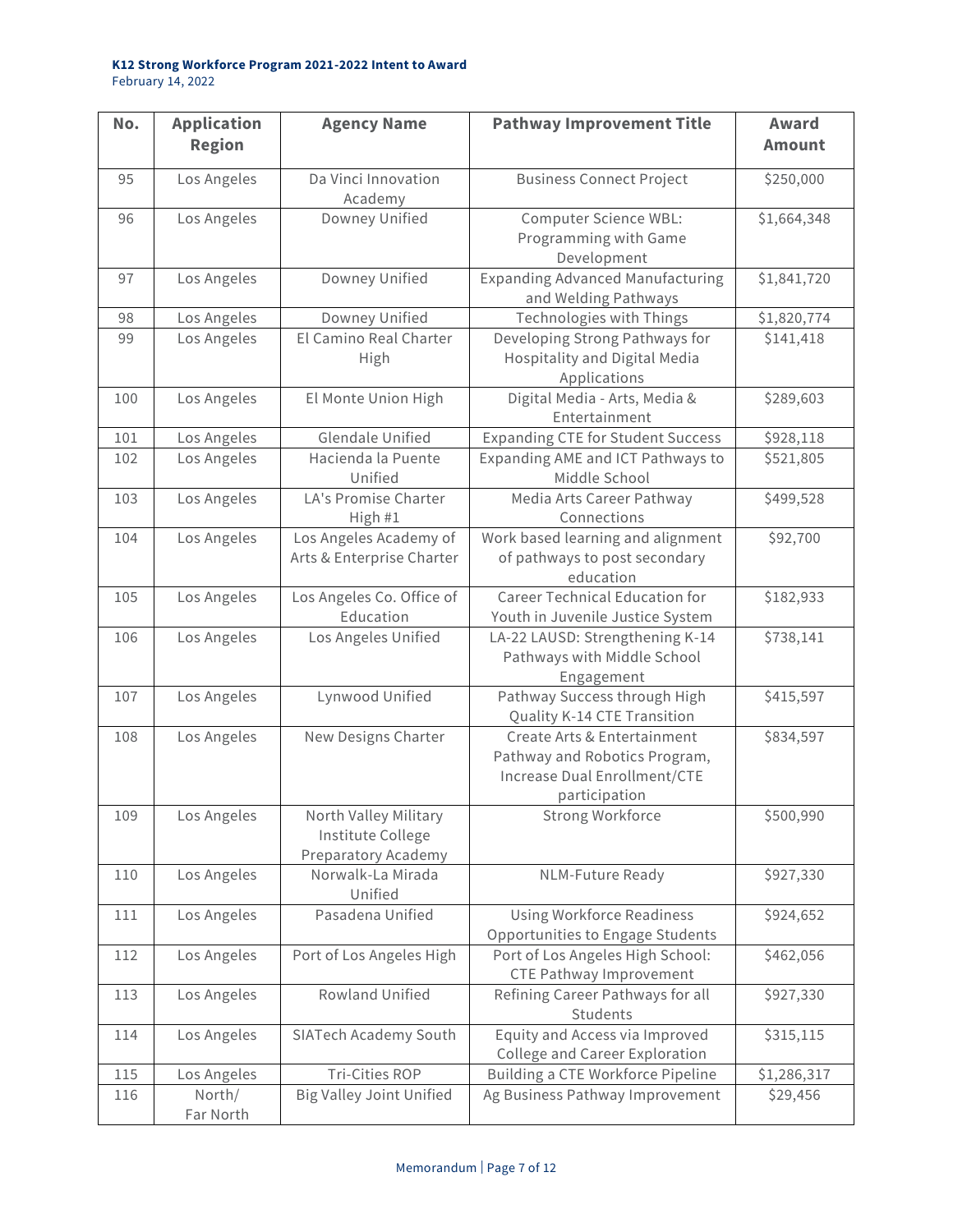| No. | <b>Application</b><br><b>Region</b> | <b>Agency Name</b>                  | <b>Pathway Improvement Title</b>                                                                         | Award<br><b>Amount</b> |
|-----|-------------------------------------|-------------------------------------|----------------------------------------------------------------------------------------------------------|------------------------|
| 117 | North/<br>Far North                 | Chico Unified                       | Promoting Equity in CUSD CTE<br><b>Student Transitions into</b><br>Postsecondary Programs and<br>Careers | \$908,445              |
| 118 | North/<br>Far North                 | Community<br>Collaborative Charter  | <b>Expanding Capstone Internship</b><br>Opportunities with a Workforce<br>Coordinator                    | \$192,105              |
| 119 | North/<br>Far North                 | Da Vinci Charter<br>Academy         | Da Vinci Expands ICT/DM Pathways                                                                         | \$503,622              |
| 120 | North/<br>Far North                 | East Nicolaus Joint<br>Union High   | <b>ENHS Culinary Arts</b>                                                                                | \$480,022              |
| 121 | North/<br>Far North                 | East Nicolaus Joint<br>Union High   | Spartan Success Center                                                                                   | \$472,752              |
| 122 | North/<br>Far North                 | Ferndale Unified                    | Health Pathway                                                                                           | \$118,000              |
| 123 | North/<br>Far North                 | Folsom-Cordova Unified              | Digital Video Production                                                                                 | \$197,717              |
| 124 | North/<br>Far North                 | Folsom-Cordova Unified              | Patient Care Program of Study                                                                            | \$639,227              |
| 125 | North/<br>Far North                 | Fort Sage Unified                   | HHS CTE Pathway Improvements                                                                             | \$22,412               |
| 126 | North/<br>Far North                 | Gateway Unified                     | Central Valley HS: Pumpkin Patch                                                                         | \$42,084               |
| 127 | North/<br>Far North                 | Humboldt Co. Office of<br>Education | Humboldt CTE - Scaling up the CGT<br>role                                                                | \$840,267              |
| 128 | North/<br>Far North                 | Lake Tahoe Unified                  | Forestry and Natural Resources<br>Pathway Development and Work-<br><b>Based Learning</b>                 | \$688,220              |
| 129 | North/<br>Far North                 | Lassen Union High                   | Expanding ICT - Digital Media                                                                            | \$137,000              |
| 130 | North/<br>Far North                 | Lassen Union High                   | Rural Industrial Arts                                                                                    | \$106,500              |
| 131 | North/<br>Far North                 | Lassen Union High                   | Veterinarian Career Pathways                                                                             | \$106,500              |
| 132 | North/<br>Far North                 | Middletown Unified                  | Information Technology and Digital<br>Media Program Implementation and<br>Facility Upgrade               | \$267,200              |
| 133 | North/<br>Far North                 | Mountain Union<br>Elementary        | Let's get growing!                                                                                       | \$52,225               |
| 134 | North/<br>Far North                 | Mountain Union<br>Elementary        | MUESD Middle School Career<br><b>Exploration Initiative</b>                                              | \$38,164               |
| 135 | North/<br>Far North                 | Natomas Unified                     | Career Exploration and<br>Collaboration                                                                  | \$831,174              |
| 136 | North/<br>Far North                 | Nevada Co. Office of<br>Education   | Business and Entrepreneurship in<br>Nevada County Charter Schools                                        | \$129,492              |
| 137 | North/<br>Far North                 | Nevada Joint Union High             | NJUHSD Working Lands and Animal<br>Husbandry Program                                                     | \$338,775              |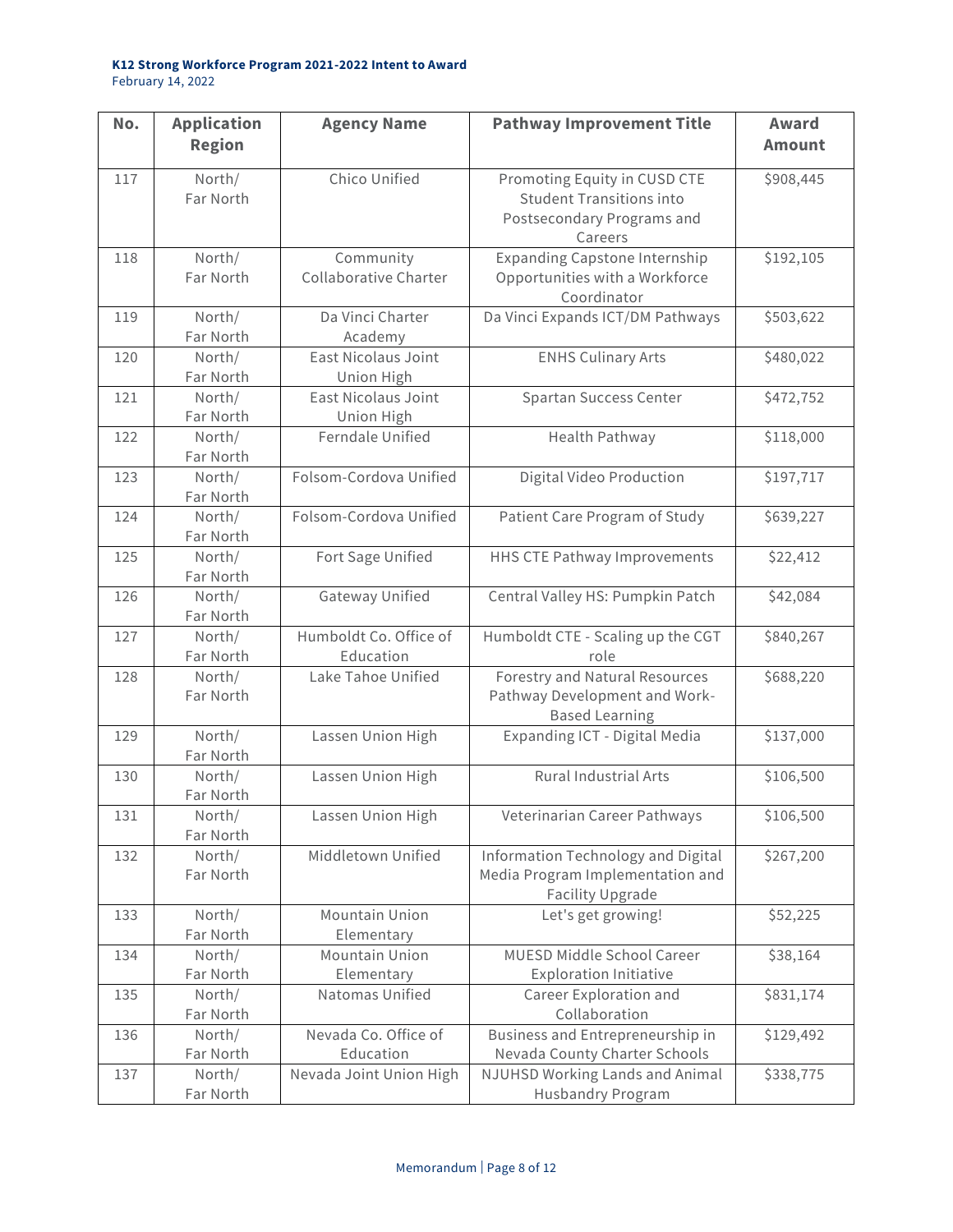| No. | <b>Application</b><br><b>Region</b> | <b>Agency Name</b>                         | <b>Pathway Improvement Title</b>                                 | <b>Award</b><br><b>Amount</b> |
|-----|-------------------------------------|--------------------------------------------|------------------------------------------------------------------|-------------------------------|
|     |                                     |                                            |                                                                  |                               |
| 138 | North/<br>Far North                 | Nevada Joint Union High                    | <b>Skills for Health Careers</b>                                 | \$240,521                     |
| 139 | North/                              | Oroville Union High                        | <b>Building a successful Ag Business</b>                         | \$258,040                     |
|     | Far North                           |                                            | pathway that leads to High                                       |                               |
|     |                                     |                                            | demand/High wage jobs                                            |                               |
| 140 | North/                              | Oroville Union High                        | Las Plumas Online Agriculture                                    | \$239,451                     |
|     | Far North                           |                                            | Program                                                          |                               |
| 141 | North/                              | Palermo Union                              | Growing a Foundation for Success in                              | \$313,841                     |
|     | Far North                           | Elementary                                 | Agriculture at Palermo Middle<br>School                          |                               |
| 142 | North/                              | Paragon Collegiate                         | Agriscience                                                      | \$250,000                     |
|     | Far North                           | Academy                                    |                                                                  |                               |
| 143 | North/                              | Paragon Collegiate                         | Paragon Collegiate Academy                                       | \$135,260                     |
|     | Far North                           | Academy                                    | Falcon's Nest                                                    |                               |
| 144 | North/                              | Placer Union High                          | Animal Science Learning Laboratory                               | \$141,201                     |
|     | Far North                           |                                            |                                                                  |                               |
| 145 | North/                              | Plumas Charter                             | Digital Media Technology, Patient                                | \$292,320                     |
|     | Far North                           |                                            | Care, Food Service and Agriscience                               |                               |
|     |                                     |                                            | <b>Equipment and Coordination</b>                                |                               |
| 146 | North/                              | <b>Plumas Unified</b>                      | <b>Business and Entrepreneurship</b>                             | \$37,250                      |
|     | Far North                           |                                            |                                                                  |                               |
| 147 | North/<br>Far North                 | Red Bluff Joint Union<br>High              | Plan to Enhance and Develop<br>Pathways in the Manufacturing and | \$1,000,000                   |
|     |                                     |                                            | <b>Production Industry Sector</b>                                |                               |
| 148 | North/                              | River Delta Joint Unified                  | <b>Agriculture Mechanics</b>                                     | \$375,000                     |
|     | Far North                           |                                            |                                                                  |                               |
| 149 | North/                              | Roseville Joint Union                      | <b>CTE Equity/Dual Enrollment</b>                                | \$299,170                     |
|     | Far North                           | High                                       | Specialist                                                       |                               |
| 150 | North/                              | Roseville Joint Union                      | <b>Education Pathway</b>                                         | \$269,288                     |
|     | Far North                           | High                                       |                                                                  |                               |
| 151 | North/                              | Roseville Joint Union                      | <b>Expanding and Strengthening</b>                               | \$279,698                     |
|     | Far North                           | High                                       | <b>Advanced Automotive Capstone</b>                              |                               |
|     |                                     |                                            | <b>Learning Experiences</b>                                      |                               |
| 152 | North/                              | Sacramento County ROP                      | Sacramento County Work-based                                     | \$1,000,000                   |
|     | Far North                           |                                            | Learning Initiative                                              |                               |
| 153 | North/                              | San Juan Unified                           | Encina Preparatory High School                                   | \$577,798                     |
|     | Far North                           |                                            | <b>Construction Pathway</b>                                      |                               |
| 154 | North/                              | SAVA - Sacramento<br>Academic & Vocational | <b>Expanding Fitness &amp; Recreation</b>                        | \$700,000                     |
|     | Far North                           |                                            | Pathway                                                          |                               |
| 155 | North/                              | Academy - SCUSD<br>Shasta Union High       | SUHSD Veterinary Technician                                      | \$473,680                     |
|     | Far North                           |                                            | Program                                                          |                               |
| 156 | North/                              | Siskiyou Co. Office of                     | Pathway & Middle School to HS                                    | \$664,366                     |
|     | Far North                           | Education                                  | <b>Expansion Siskiyou</b>                                        |                               |
| 157 | North/                              | Trinity Alps Unified                       | Trinity High School CTE Expansion                                | \$316,023                     |
|     | Far North                           |                                            | <b>Culinary Arts Pathway</b>                                     |                               |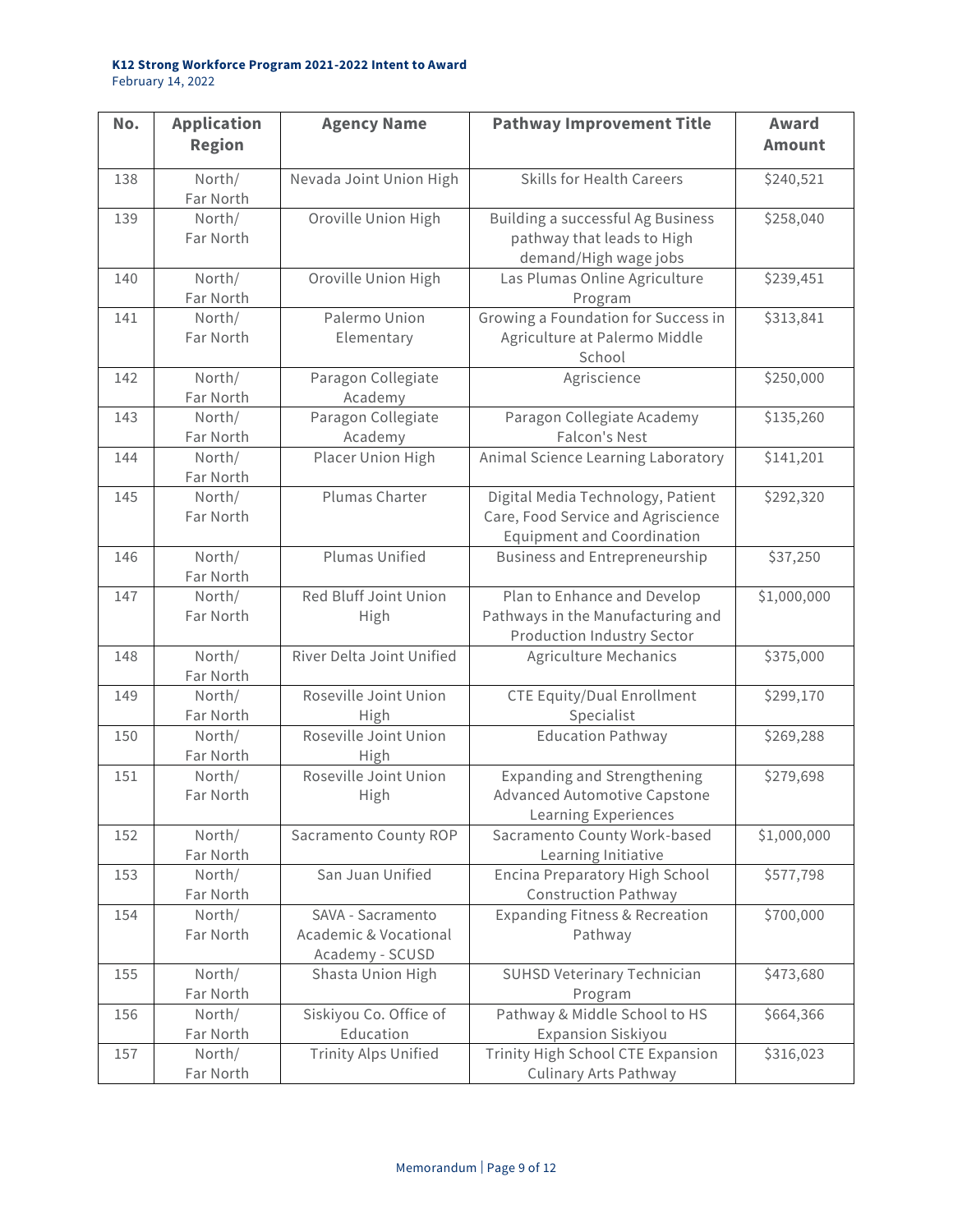| No. | <b>Application</b><br><b>Region</b> | <b>Agency Name</b>                                     | <b>Pathway Improvement Title</b>                                                                                      | Award<br><b>Amount</b> |
|-----|-------------------------------------|--------------------------------------------------------|-----------------------------------------------------------------------------------------------------------------------|------------------------|
| 158 | North/<br>Far North                 | <b>Twin Rivers Unified</b>                             | K-14 Expansion and Engagement<br>with Career Technical Education<br>Programs                                          | \$704,439              |
| 159 | North/<br>Far North                 | Visions In Education                                   | College and Career Readiness -<br>Nutrition and Wellness Pathway                                                      | \$4,703                |
| 160 | North/<br>Far North                 | Western Placer Unified                                 | Providing Industry Standard<br>Equipment for All Students to<br>Develop Industry Skills                               | \$46,989               |
| 161 | North/<br>Far North                 | Wheatland                                              | <b>Falcon Gardens</b>                                                                                                 | \$500,000              |
| 162 | North/<br>Far North                 | Wheatland                                              | <b>Full STEAM Ahead</b>                                                                                               | \$476,700              |
| 163 | North/<br>Far North                 | Wheatland Union High                                   | Edward P. Duplex Continuation<br><b>School WBL and Career Counseling</b>                                              | \$325,772              |
| 164 | North/<br>Far North                 | Wheatland Union High                                   | Pirates Educator Pathway (PEP)                                                                                        | \$970,791              |
| 165 | North/<br>Far North                 | Wheatland Union High                                   | Pirates Patient Care Pathway<br>(PPCP)                                                                                | \$785,685              |
| 166 | North/<br>Far North                 | <b>Willits Charter</b>                                 | Establishing and Expanding High<br>Quality CTE Pathways for All<br>Students                                           | \$222,330              |
| 167 | North/<br>Far North                 | Woodland Joint Unified                                 | Auto Program Modernization                                                                                            | \$457,600              |
| 168 | North/<br>Far North                 | Yolo County ROP                                        | College Summer: Administration of<br>Justice                                                                          | \$59,076               |
| 169 | North/<br>Far North                 | Yuba City Unified                                      | 21st Century Skills Through the Auto<br>Service and Repair Pathway                                                    | \$99,254               |
| 170 | North/<br>Far North                 | Yuba Co. Office of<br>Education                        | Yuba County Schools Student<br>Leadership Development                                                                 | \$186,991              |
| 171 | Orange County                       | Brea-Olinda Unified                                    | Increasing CTE Outcomes for<br><b>Students With Disabilities</b>                                                      | \$629,911              |
| 172 | <b>Orange County</b>                | <b>Central Orange County</b><br>CTE Partnership (CTEp) | Growing Food Service and<br>Hospitality Workers in Orange<br>County                                                   | \$1,600,000            |
| 173 | Orange County                       | <b>Citrus Springs Charter</b>                          | Career Access and Engagement                                                                                          | \$122,720              |
| 174 | <b>Orange County</b>                | Coastline ROP                                          | Increasing Equity through<br>Workforce Development                                                                    | \$995,252              |
| 175 | <b>Orange County</b>                | College and Career<br>Advantage                        | Continuing Access to Health and<br>Medical Technology, Student<br><b>Transitions and Employment</b><br><b>Success</b> | \$315,000              |
| 176 | <b>Orange County</b>                | College and Career<br>Advantage                        | Expanding Dual Enrollment in OC for<br><b>Student Success</b>                                                         | \$1,000,000            |
| 177 | Orange County                       | North Orange County<br><b>ROP</b>                      | Closing the High-Skill, High-Wage<br>Gap with CTE Experiences that<br><b>Transcend Industry Sectors</b>               | \$804,000              |
| 178 | Orange County                       | North Orange County<br><b>ROP</b>                      | Integrating Innovative Technology<br>for a Multidisciplinary Workforce                                                | \$650,000              |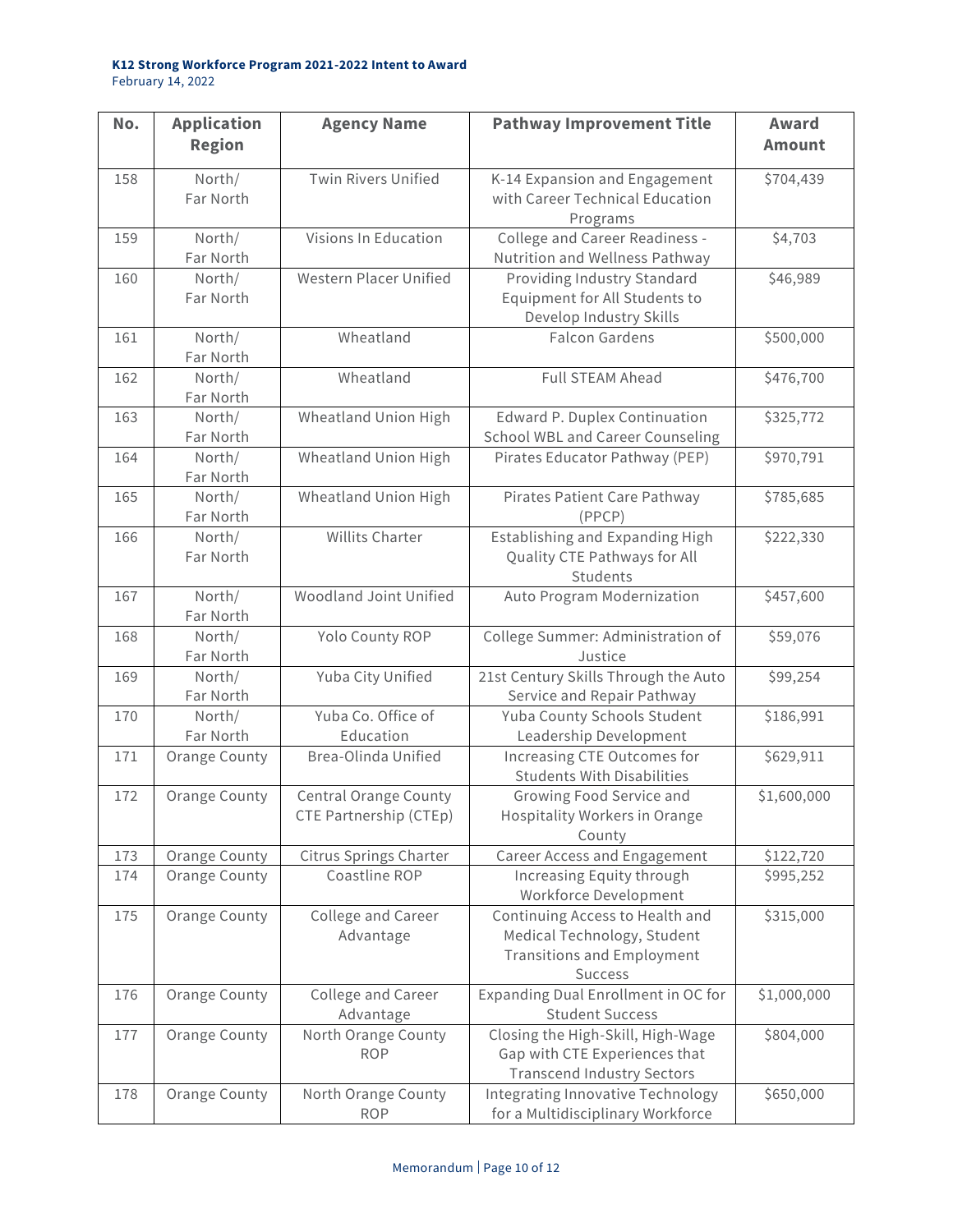| No. | <b>Application</b><br><b>Region</b> | <b>Agency Name</b>                          | <b>Pathway Improvement Title</b>                                                                  | Award<br><b>Amount</b> |
|-----|-------------------------------------|---------------------------------------------|---------------------------------------------------------------------------------------------------|------------------------|
| 179 | <b>Orange County</b>                | <b>OCASA College Prep</b>                   | OCASA College Prep High School<br>Computer Science Pathway                                        | \$250,000              |
| 180 | <b>Orange County</b>                | Orange County<br>Department of<br>Education | 1. Health Science & ICT - Creating<br><b>Student Opportunities</b>                                | \$1,295,093            |
| 181 | Orange County                       | Orange County<br>Department of<br>Education | 2. Career Ready & Manufacturing<br>Labs in K12                                                    | \$1,600,000            |
| 182 | Orange County                       | Samueli Academy                             | <b>Enhancing Career Pathways</b>                                                                  | \$30,000               |
| 183 | <b>Orange County</b>                | Santa Ana Unified                           | Project SPARKS - Special<br>Populations Access to Relevant<br>Knowledge and Support               | \$1,999,515            |
| 184 | <b>Orange County</b>                | Unity Middle College<br>High                | Industry Driven Biotech & ICT<br>Pathways and Work Based Learning<br>at Unity Middle College      | \$250,000              |
| 185 | <b>Orange County</b>                | Vista Heritage Charter<br>Middle            | Vista Meridian CTE Pathways                                                                       | \$248,000              |
| 186 | San Diego/<br>Imperial              | <b>Borrego Springs Unified</b>              | Borrego Springs Career Technical<br><b>Education Plan</b>                                         | \$160,364              |
| 187 | San Diego/<br>Imperial              | Carlsbad Unified                            | CUSD College & Career Pathway<br>Redesign                                                         | \$706,026              |
| 188 | San Diego/<br>Imperial              | Coronado Unified                            | K12SWP Engineering and Computer<br>Science Pathway Development for<br>Middle and High School      | \$456,648              |
| 189 | San Diego/<br>Imperial              | <b>Escondido Union High</b>                 | Strong Workforce Program K-12<br>Escondido Union High School<br>District, 2021-2022               | \$450,000              |
| 190 | San Diego/<br>Imperial              | Fallbrook Union High                        | Fallbrook Union HS District's AME<br>Pathway Creation and Expansion                               | \$176,787              |
| 191 | San Diego/<br>Imperial              | <b>Grossmont Union High</b>                 | Pathway Improvement and<br><b>Expansion Project</b>                                               | \$1,300,000            |
| 192 | San Diego/<br>Imperial              | <b>Health Sciences High</b>                 | <b>Inclusive Economic Development</b>                                                             | \$539,000              |
| 193 | San Diego/<br>Imperial              | Imperial Co. Office of<br>Education         | Imperial County Middle Schools:<br>Career and College Ready!                                      | \$1,000,000            |
| 194 | San Diego/<br>Imperial              | <b>Imperial Valley ROP</b>                  | Imperial County - Emergent<br>Technology Trends in HS STEM<br>Sectors - Pathway Improvement       | \$2,000,000            |
| 195 | San Diego/<br>Imperial              | Oceanside Unified                           | High School Engagement                                                                            | \$136,389              |
| 196 | San Diego/<br>Imperial              | Poway Unified                               | Jump Starting Pathways to Post-<br>Secondary                                                      | \$1,349,714            |
| 197 | San Diego/<br>Imperial              | Ramona City Unified                         | Ramona City Unified Pathway<br>Development - Information and<br><b>Communication Technologies</b> | \$175,000              |
| 198 | San Diego/<br>Imperial              | San Diego Co. Office of<br>Education        | SDCOE JCCS Round 4                                                                                | \$500,000              |